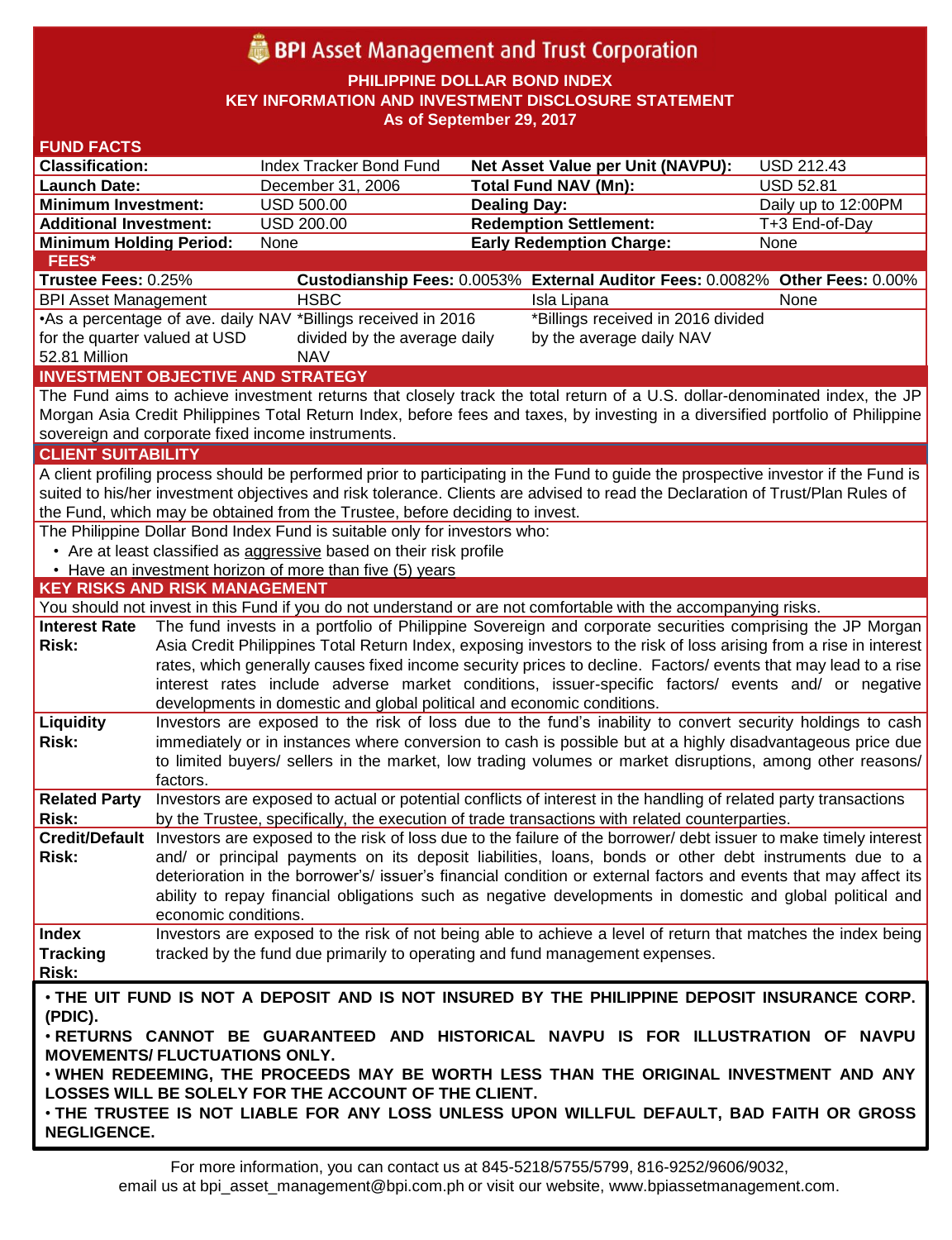## **FUND PERFORMANCE AND STATISTICS AS OF SEPTEMBER 29, 2017**

(Purely for reference purposes and is not a guarantee of future results)

**NAVPU GRAPH**

Index



**Fund -0.18 1.04 2.99 -0.26 16.17 112.43 Benchmark** -0.13 1.08 3.17 0.01 18.26 122.12

\*Benchmark is the JP Morgan Asia Credit Philippines Total Return

**Fund -0.26 4.81 5.12 6.08 3.73 7.26 Benchmark** 0.01 5.48 5.75 6.68 4.28 7.70

**Fund 5.56 2.96 3.41 10.75 -5.23 15.09 Benchmark** 5.96 3.53 3.97 11.47 -5.10 15.79

**1 mo 3 mo 6 mo 1YR 3YRS S.I.<sup>2</sup>**

**1YR 2YRS 3YRS 4YRS 5YRS S.I.**

**YTD 2016 2015 2014 2013 2012**

| <b>NAVPU over the past 12 months</b>   |        |  |  |  |  |
|----------------------------------------|--------|--|--|--|--|
| Highest                                | 214.50 |  |  |  |  |
| Lowest                                 | 200.59 |  |  |  |  |
| <b>STATISTICS</b>                      |        |  |  |  |  |
| <b>Weighted Ave Duration (Yrs)</b>     | 7.17   |  |  |  |  |
| Volatility, Past 1 Year (%) 3          | 4.23   |  |  |  |  |
| Port. Weighted Yield to Maturity (%)   | 3.15   |  |  |  |  |
| <b>Current Number of Holdings</b>      | 46     |  |  |  |  |
| Tracking Error (3-Yr) <sup>4</sup> (%) | .49    |  |  |  |  |

<sup>1</sup>Returns are net of fees.

<sup>2</sup>Since Inception

<sup>3</sup>Measures the degree to which the Fund fluctuates vis-à-vis its average return over a period of time.

<sup>4</sup>Measure of deviation between the Fund's return and benchmark returns. A lower number means the Fund's return is closely aligned with the benchmark. 5 Includes accrued income, investment securities purchased, accrued expenses, etc.

\*Declaration of Trust is available upon request through branch of account.

**TOP TEN HOLDINGS Name Maturity % of Fund** RoP Bonds 2/2/2030 8.26 RoP Bonds 3/16/2025 7.03 RoP Bonds 10/23/2034 6.79 RoP Bonds 1/14/2031 6.31 RoP Bonds 1/15/2021 5.38 RoP Bonds 2/2/2042 4.91 RoP Bonds 1/20/2040 4.81 RoP Bonds 3/1/2041 4.53 RoP Bonds 3/30/2026 4.29 RoP Bonds 1/15/2032 3.40 **PORTFOLIO COMPOSITION Allocation % of Fund** Government 68.23 Corporates 29.30 Cash 0.32 Time deposits and money market 1.33 Other receivables – net of liabilities<sup>5</sup>  $0.82$ **Maturity Profile** Cash and Less than 1 Year 3.36 Between 1 and 3 Years 17.14 Between 3 and 5 Years 6 and 10 and 10 and 10 and 10 and 10 and 10 and 10 and 10 and 10 and 10 and 10 and 10 and 10 and 10 and 10 and 10 and 10 and 10 and 10 and 10 and 10 and 10 and 10 and 10 and 10 and 10 and 10 and 10 an Between 5 and 7 Years 12.68 Between 7 and 10 Years 16.19 More than 10 Years 41.45

## **RELATED PARTY TRANSACTIONS\***

**CUMULATIVE PERFORMANCE (%) <sup>1</sup>**

**ANNUALIZED PERFORMANCE (%) <sup>1</sup>**

**CALENDAR YEAR PERFORMANCE (%) <sup>1</sup>**

The Fund has investments and trade transactions with BPI Asset Management and Trust Corporation (BPI AMTC):

Bank of the Philippine Islands - USD 0.70 million

Investments in the said outlets were approved by the BPI AMTC's Board of Directors. Likewise, all related party transactions are conducted on an arm's length and best execution basis and within established limits.

\* Related party in accordance with BPI AMTC's internal policy.